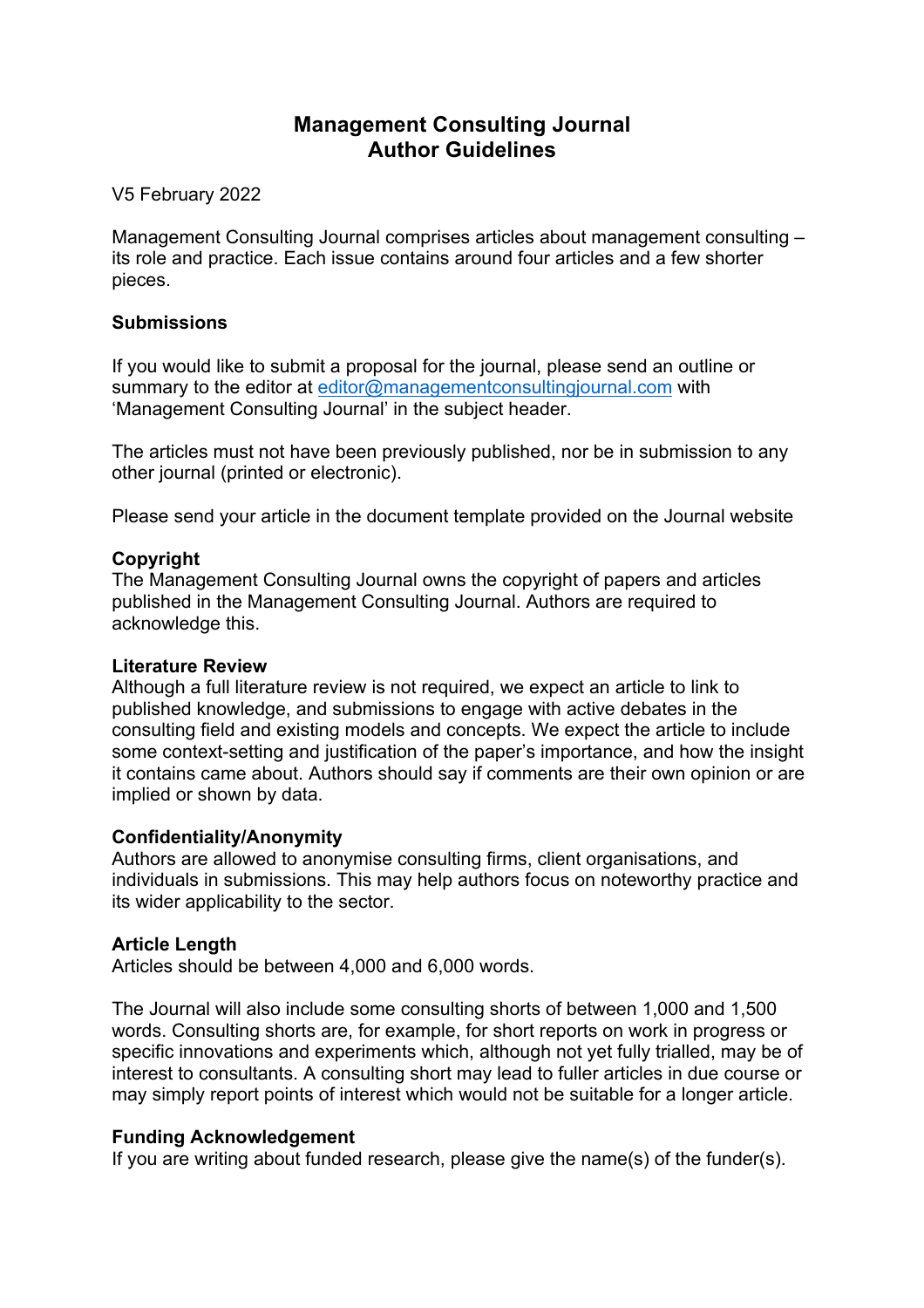# **Payment**

The Management Consulting Journal does not pay for articles.

### **Editorial Process and Timetable**

We will acknowledge receipt of your articles and let you know whether the editor has decided that your article is suitable and ready for peer review or not. If not, we may ask for revisions and re-submission. Peer review can take up to six week or more depending on the availability of reviewers. Suitability outcomes are:

*Accepted* – no need for significant revision. Please note if accepted your article may be sent for copy-editing and you may receive queries. We will send you the final version of your article and ask you to confirm it can be published. *Needs Revision* – we will provide details. Not accepted – we will provide details.

### **Peer Review**

Papers which the editor considers potentially suitable for the Management Consulting Journal will be reviewed, usually by one or two members of the editorial board. The editor will make the final decision about publication.

We are eager to support authors and encourage submissions from new writers, whether early career researchers or others who have not previously written for a journal. In order to maintain high standards, we will notify peer reviewers when a paper is written by a novice author and expect them to be constructive and encouraging in their comments, whether favourable or otherwise.

Peer reviewers will see the author's name. The editor has discretion about whether or not to pass their comments to the author, but you will not be told the identity of reviewers.

# **Style Guide**

All submissions must use the following style guide. Please do not use any extra special functions in your word-processing program: e.g. include, 'style' functions in any part of the submission (e.g. to create headings or reference lists); 'review' function to insert comments in the text; 'footnotes' or 'endnotes' options for making a reference list. In general, avoid any but the most basic formatting.

### **Format:**

- Single spaced
- A4, portrait orientation, standard margins
- Aligned left  $-$  do not justify text to the right
- Font: Arial, black no coloured text
- Headings: Bold, size 14. Do not number headings.
- Sub-headings: Bold, size 12
- For emphasis through text use bold or italics
- Use 'single quotation marks' if referring to a document
- Use UK spelling